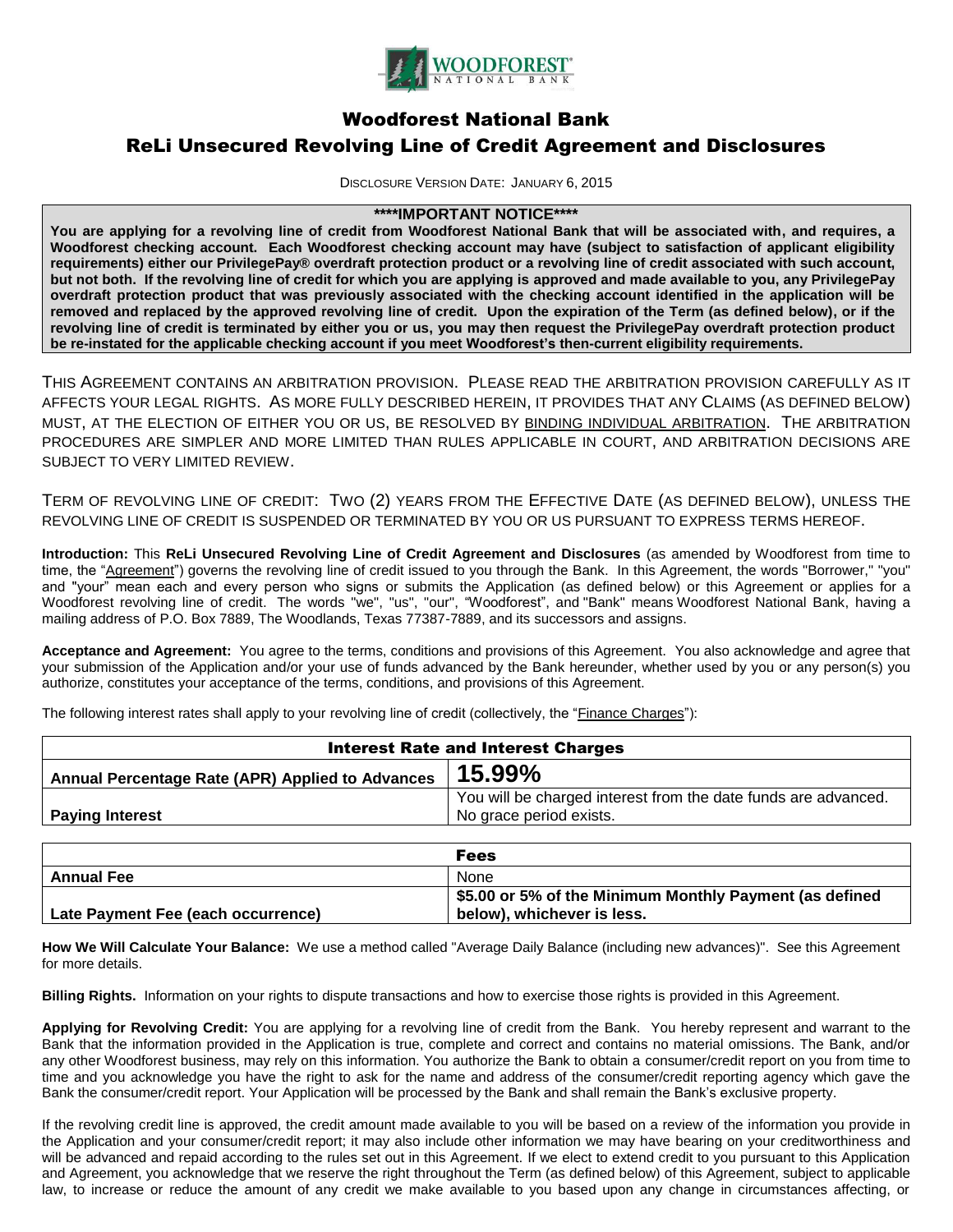potentially affecting, your creditworthiness and/or ability to repay or our ability to collect from you. You further acknowledge that we may, subject to applicable law, reduce the amount of any credit we make available to you at any time and for any or no reason including, without limitation, if you cease to maintain an active depository account relationship, in good standing, with the Bank. If we elect to extend credit to you pursuant to this Application and Agreement, the checking account designated in the *ReLi Unsecured Revolving Line of Credit*  Application (the "Application," which is incorporated herein by reference for all purposes) and any successor account thereto (such checking account referenced in the Application (and any successor account thereto) shall be referred to as the "Designated Account") will become a checking account with revolving line of credit features and you agree to draw upon the revolving line of credit only to the limit made available to you; provided, that if you exceed the limit of revolving credit made available to you, you shall nonetheless remain liable for the amount of such excess.

#### **IMPORTANT LIMITATIONS ON AVAILABILITY OF REVOLVING LINE OF CREDIT:**

- 1. EFFECT OF REVOLVING LINE OF CREDIT ON PRIVILEGEPAY® OVERDRAFT PROTECTION PRODUCT: You are applying for a revolving line of credit from the Bank that will be associated with the Designated Account. Each Woodforest checking account may have (subject to satisfaction of applicant eligibility requirements) either our PrivilegePay® overdraft protection product or a revolving line of credit associated with such account, but not both. If the revolving line of credit for which you are applying is approved and made available to you, any PrivilegePay that was previously associated with the Designated Account will be removed and replaced by the revolving line of credit. Upon the expiration of the Term of the revolving line of credit or if the revolving line of credit is terminated by either you or us, you may then request the PrivilegePay overdraft protection product be re-instated for the Designated Account if you satisfy Woodforest's then-current eligibility requirements.
- 2. You agree that if the revolving line of credit is made available to you and you have checking accounts with us besides the Designated Account (such checking account(s) excluding the Designated Account shall be referred to as the "Additional Accounts"), such Additional Accounts may not be eligible to participate in the PrivilegePay overdraft protection product unless such Additional Accounts have at least one co-owner other than the Borrower hereunder.
- 3. **Non-availability of Revolving Line of Credit for Checking Accounts that participate in the Take Charge Program®** . A Woodforest checking account that participates in the Woodforest Take Charge Program is not eligible to obtain a revolving line of credit associated with such checking account unless, and until such time as, the checking account has been removed from the Take Charge Program and we have elected to make the revolving line of credit available to you.

**Promise to Pay:** You promise to pay the Bank the total of all credit advances made by us under the revolving line of credit, any **FINANCE CHARGES**, any applicable fees, together with all amounts, costs, and expenses for which you are responsible under this Agreement (all of the foregoing shall be collectively referred to as the "Indebtedness"). If there is more than one Borrower, each is jointly and severally liable under this Agreement for all Indebtedness. This means we can require any Borrower to pay all amounts due under this Agreement, including credit advances made to any Borrower, without first attempting to collect from any other Borrower. Each Borrower authorizes any other Borrower to request and receive credit advances and to do all other things necessary to carry out the terms of this Agreement without requiring the permission of the other Borrower. If we have to collect through probate, an attorney, bankruptcy or any other proceedings, or if we should have to sue, you agree to pay all of our attorney's fees assessed by a court and court costs.

**Credit Advances:** In order to activate your revolving line of credit on the Designated Account in excess of the available collected balance in the Designated Account, you may write a check, request a credit advance in person at any of our retail branch locations, initiate automated clearing house transactions from your Designated Account, use your Bank-issued debit card to perform transactions, or advance funds from your revolving line of credit to the Designated Account using Woodforest Online Banking; provided, no credit advance will take place to cover funds automatically transferred from the Designated Account to another Woodforest account via Account Sweep (as defined below). We will use whatever balance you have in your Designated Account first and then we will advance funds into your Designated Account in the amount that you request or until we have covered the insufficient items or you have exhausted the amount of available credit in your revolving line of credit, whichever occurs first.

**Order of Advances When Account Sweep is Present for Designated Account:** In the event the Designated Account has a revolving line of credit with available funds sufficient to pay any item(s) being presented and Account Sweep has been established using funds from another eligible Woodforest account (the "Sweep Account"), available funds from the revolving line of credit will advance first before any funds will be swept into the Designated Account from the Sweep Account. If the revolving line of credit has insufficient available funds to cover all items being presented for payment, then the Account Sweep from the Sweep Account will occur first to cover the item(s), then any remaining available funds required to cover the item(s) will be advanced from the revolving line of credit. For purposes hereof, "Account Sweep" refers generally to the Bank product that allows you to protect an account against overdraft and insufficient item fees by transferring available funds from another Bank account when needed.

**NOTICE: The revolving line of credit available funds are not included or displayed in your Designated Account available balance at ATM's, the Teller Line, Online Banking, our Telephone Banking System, or on Email Notifications. Nevertheless, transactions completed using an ATM, at the Teller Line, and on Online Banking will continue to use your revolving line of credit available funds to approve transactions.**

**Computing the Finance Charges:** The day an advance is added to your account, **FINANCE CHARGES** begin to accrue. Accordingly, no grace period exists. But, only the portion of your revolving line of credit that is actually advanced will be charged. This is the method by which **FINANCE CHARGES** will be computed. We calculate the **FINANCE CHARGE** on your account by applying the periodic rate to the **AVERAGE DAILY BALANCE** of your account including current transactions. To get the **AVERAGE DAILY BALANCE,** we start with the beginning balance of your account each day, add any new advances posted to your account, and subtract any payments, credits and unpaid **FINANCE CHARGES.** This gives us the daily balance. Then, we add up all the daily balances for the billing cycle and divide the total by the number of days in the billing cycle. This will give us the **AVERAGE DAILY BALANCE**. Any portion of the **AVERAGE DAILY BALANCE** will be multiplied by a periodic rate of **1.3325%**, which is the monthly **FINANCE CHARGE** for the billing period, for an **ANNUAL**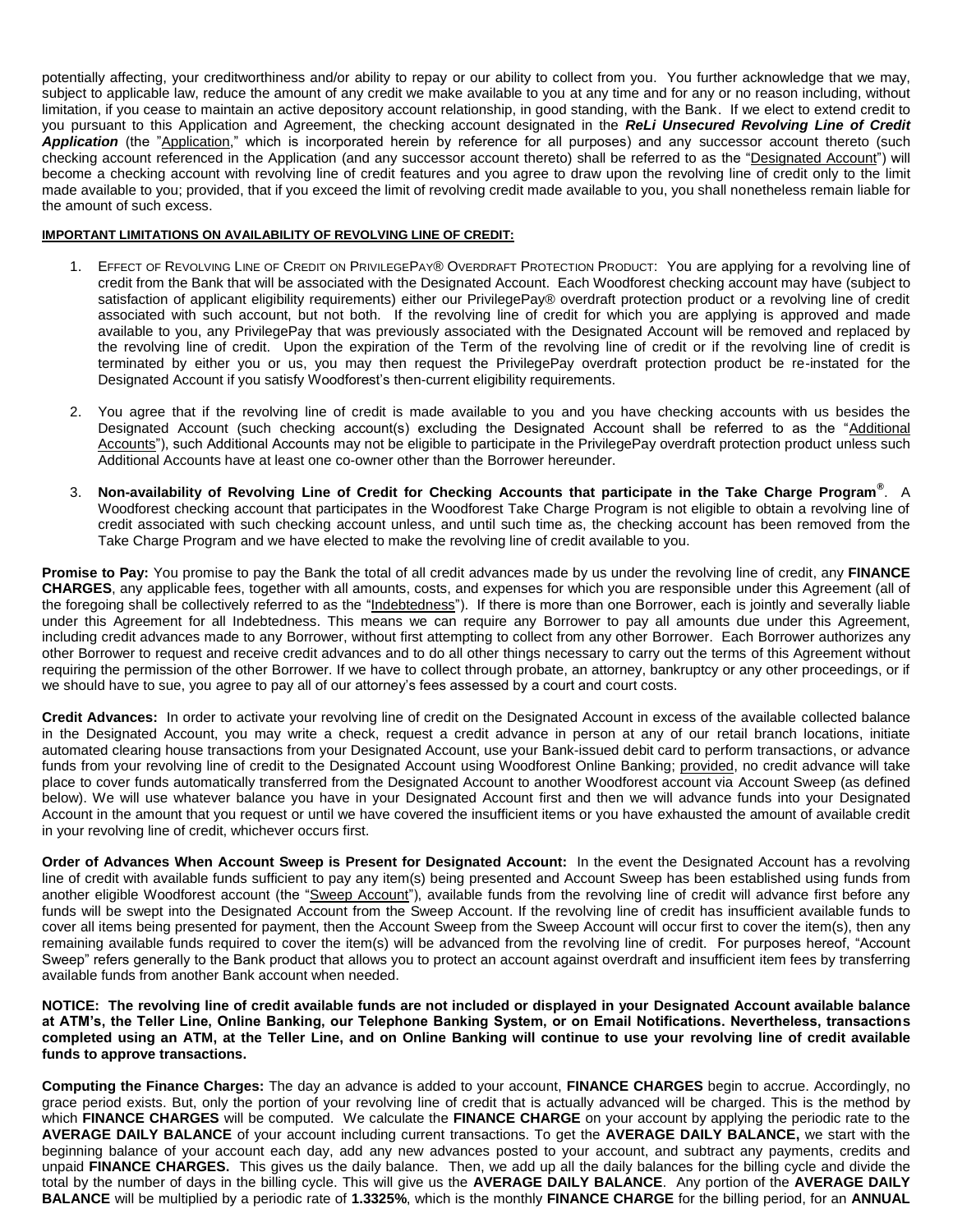**PERCENTAGE RATE** OF **15.99%**. The billing period is the same as the period covered by a monthly bank statement for your Designated Account.

**Monthly Statement:** Each month's checking account statement relating to the Designated Account will reflect the activity in your revolving line of credit including minimum payment due and the due date for the current billing period.

**Payments:** You will have a minimum monthly payment equal to the sum of (i) the greater of 1) \$25.00 or 2) 5% of your outstanding balance for the current billing period, and (ii) all past due amounts including any unpaid late payment fees previously assessed (the "Minimum Monthly Payment Amount"). If you owe \$25.00 or less, you must pay and we will debit the Designated Account on the payment due date for the total amount you owe unless payment has already been made for that billing period by one of the methods listed below. If you owe more than \$25.00, you must pay and we will debit the Designated Account on the payment due date in the amount of the Minimum Monthly Payment Amount unless such payment has already been made for that billing period by one of the methods listed below. You hereby authorize us to post (i) debits to the Designated Account to satisfy the Minimum Monthly Payment (as defined below) and to correct clerical or administrative errors, and (ii) credits to the Designated Account if we deem it necessary. Your payment is due on the eighteenth (18<sup>th</sup>) calendar day following the end of the period covered by the monthly bank statement for the Designated Account. The minimum monthly payment required to be paid under this revolving line of credit for any given month (as referred to in this section) shall be referred to as the "Minimum Monthly Payment".

Any payments not directly debited by the Bank should be made as follows:

**Mail your payment to:** Woodforest National Bank P.O. Box 7889 The Woodlands, TX 77387

#### **Other Acceptable Payment Methods:**

- Contact Woodforest Customer Care at **(877) 968-7962**
- Electronic Funds Transfer
- Money Order
- Other Instruments in U.S. dollars

**Late Payment Fees; Effect of Late Payment:** If we do not receive a payment from you for any given billing period in an amount at least equal to the Minimum Monthly Payment within ten (10) days (including Sundays and holidays) after the applicable payment due date (each a "Missed Payment"), you will be charged a late payment fee equal to the lesser of (i) five dollars (\$5.00), or (ii) five percent (5%) of the Minimum Monthly Payment that was not made or timely made. Such late payment fees will be assessed for each billing period during the Term in which a Missed Payment occurs. Notwithstanding anything in this Agreement to the contrary, upon the occurrence of a Missed Payment, you will no longer have the right to obtain credit advances under the revolving line of credit until you remit payment to us for such Missed Payment(s).

**Right of Offset:** To the extent permitted by applicable law, we reserve the right of offset in all of your accounts with us (whether checking, savings, or some other account), including without limitation, all accounts you may open in the future.

**Term:** The revolving line of credit will begin as of the date we notify you that you have satisfied all of our eligibility and underwriting requirements and the revolving line of credit is made available to you (the "Effective Date"). Commencing on the Effective Date, you may obtain credit advances up to the amount of credit made available to you for a period of two (2) years thereafter (the "Term"), unless this Agreement and/or the revolving line of credit is suspended or terminated by you or us prior to the expiration of the Term pursuant to the express terms hereof. Upon the expiration of the Term, you will no longer have the right to obtain credit advances under the revolving line of credit and you must repay all Indebtedness owing by you to us pursuant to the terms and conditions hereof.

**Suspension or Termination for Default:** If (i) you fail to comply with any term, condition, or provision of this Agreement, (ii) you do not make a payment when due or if we in good faith become doubtful of your ability to repay, (iii) any representation or statement made or furnished to the Bank by, or on behalf of, you under the Application and/or this Agreement is false or misleading in any material respect, either now or at the time made or furnished, (iv) you die, become insolvent, or file a petition in bankruptcy or similar proceedings or are adjudged bankrupt, (v) a receiver is appointed for you, your property or assets, (vi) this Agreement is terminated by us or you as expressly provided in this Agreement, or (vii) the Designated Account is, or becomes, subject to any offset(s), encumbrance(s), garnishment(s), and/or other lien(s) in favor of any person other than the Bank (each of the foregoing shall individually and collectively be referred to as a "Default"), then we may at any time thereafter either (in our sole and absolute discretion) (a) suspend your revolving line of credit (and its revolving features), or (b) terminate this Agreement and the revolving line of credit. If we elect to terminate this Agreement and your revolving line of credit, we may either (in our sole and absolute discretion) (a) require you to make monthly payments in an amount sufficient to repay all Indebtedness over a term to be determined by us, or (b) terminate the revolving line of credit, in which case the Indebtedness that you owe will be due immediately and payable in full. We may hire an attorney to help collect the Indebtedness subject of this Agreement if you do not pay when due, and you agree to pay all of our court costs and attorney's fees assessed by a court. Notwithstanding anything in this Agreement to the contrary but subject to applicable law, we may terminate this Agreement or revoke your right to use your revolving line of credit, along with your right to future advances, at any time and for any or no reason including, without limitation, if you cease to maintain an active depository account relationship, in good standing, with the Bank.

**Termination by you:** To terminate the revolving line of credit prior to the expiration of the Term, you must send a written request to Woodforest National Bank, P.O. Box 7889, The Woodlands, TX 77387-7889. Despite termination, your obligations under this Agreement will remain in force and effect until you have paid us all amounts due under this Agreement. Notwithstanding the foregoing, any request by you to terminate this Agreement or the revolving line of credit will be effective only after we have had a reasonable opportunity to act on such request.

**Effect of Termination:** The termination of this Agreement, whether initiated by us or you, will not affect any of our rights or your obligations under this Agreement, including without limitation, your obligation to repay any amounts you owe us according to the terms of this Agreement, and any amendments made to this Agreement, which have arisen before the effective date of the termination of this Agreement, even if we allow an advance to be processed or posted with your Designated Account after this Agreement has been terminated.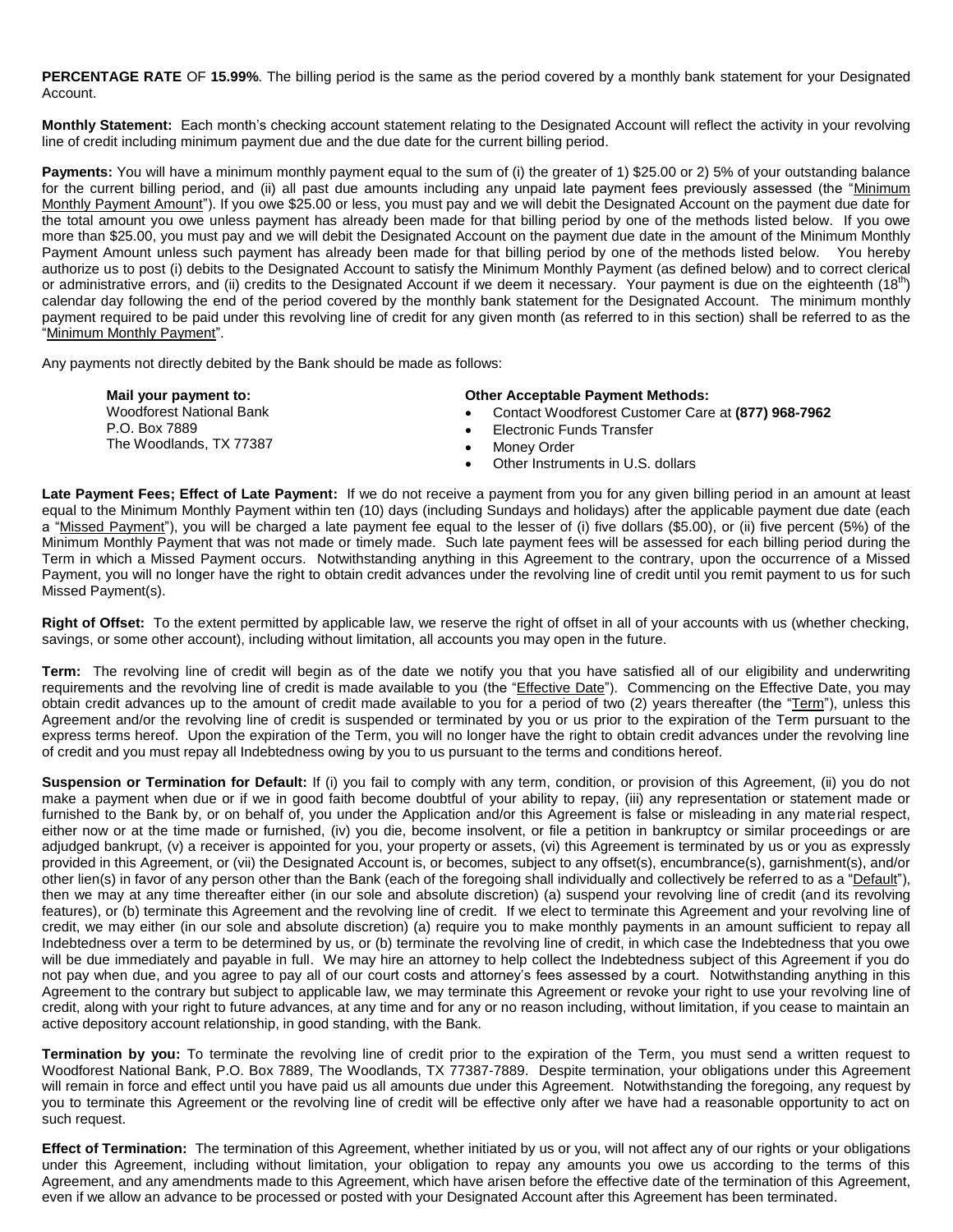**Changes to this Agreement:** You agree that we may, in our sole discretion from time to time but subject to applicable law, change any of the terms, conditions, and/or provisions of, or add new terms, conditions, or provisions to, this Agreement relating to your revolving line of credit (including, without limitation, increasing any rate of **FINANCE CHARGE**, increasing or adding fees or charges (including annual fees), changing the method of computing balances subject to **FINANCE CHARGE**, changing your credit limit or changing the date upon which any **FINANCE CHARGES** begin to accrue) by giving notice to you in accordance with applicable law including in accordance with Section 303.103 of the Texas Finance Code. Subject to applicable law, any such changes will apply to your outstanding balance of the revolving line of credit on the effective date of the change and to any future balances created after that date. You will be deemed to accept all such changes accompanying the notice if you do not send us a notice to the contrary in a timely manner. In the event that you reject any changes to this Agreement, we may terminate this Agreement and your ability to make advances from the revolving line of credit and you will be obligated to repay us all Indebtedness as provided herein. No change to any term of this Agreement will affect your obligation to pay all Indebtedness owing under this Agreement.

**Waiver of Rights:** Except as may be prohibited by law or regulation, you agree to waive any right you may have for us to: act promptly in bringing any action(s) against you (known as diligence); demand payments of amounts due (known as presentment); notify you of the acceleration of any Indebtedness by us; obtain an official certification of non-payment (known as protest); and to give notice that amounts due will not be paid (known as notice of dishonor or notice of default and non-payment).

**Delay in Enforcement:** We may at any time and in our sole discretion delay or waive enforcing any of our rights or remedies under this Agreement or under applicable law without losing any of those or any other rights or remedies. Even if we do not enforce our rights or remedies at any one time, we may enforce them at a later date. For example, we may accept late payments or payments that are marked "payment in full" or with other restrictive endorsements without losing any of our rights under this Agreement.

Severability: If any provision of this Agreement is deemed to be void or unenforceable by a court of competent jurisdiction, any governmental agency, or an arbitrator, that provision will continue to be enforceable to the extent permitted by that court, agency, or arbitrator, and the remainder of that provision will no longer be considered as part of this Agreement. All other provisions of this Agreement will, however, remain in full force and effect.

**Governing Law:** This Agreement is entered into between you and us in the State of Texas, and your revolving line of credit and this Agreement, and any claim, dispute or controversy arising from or relating to your revolving line of credit or this Agreement, whether based in contract, tort, fraud or otherwise, is governed by, and construed in accordance with, the laws of the State of Texas and applicable federal laws and regulations, without regard to Texas' conflict of laws principles or your place of residence. The legality, enforceability and interpretation of this Agreement and the amounts contracted for under the Agreement also are governed by Texas law, specifically Chapter 346 of the Texas Finance Code, and all amounts granted under this Agreement are extended from the State of Texas.

**IT IS NOT THE INTENTION OF THE PARTIES THAT ANYTHING IN THIS AGREEMENT SHOULD RESULT IN THE ASSESSMENT OF INTEREST, FEES OR CHARGES IN EXCESS OF THOSE PERMITTED BY APPLICABLE LAW. IF ANY INTEREST, FEE OR CHARGE ASSESSED UNDER THIS AGREEMENT IS FINALLY DETERMINED TO BE IN EXCESS OF THAT PERMITTED BY APPLICABLE LAW, THE EXCESS AMOUNT WILL BE APPLIED TO REDUCE THE OUTSTANDING BALANCE IN YOUR ACCOUNT OR, IF THERE IS NO OUTSTANDING BALANCE, WILL BE REFUNDED TO YOU.** Under no circumstances (and notwithstanding anything in this Agreement to the contrary) shall the interest charged, collected, or contracted for in connection with the loan evidenced hereby exceed the Maximum Rate (as defined herein). The term "Maximum Rate" shall mean the maximum rate of interest which maybe contracted for, charged, taken, received or reserved by Bank in accordance with the applicable laws of the State of Texas (or applicable United States federal law to the extent that such law permits Bank to contract for, charge, take, receive or reserve a greater amount of interest than under Texas law), taking into account all Charges (as defined below) made in connection with the loan evidenced by this Agreement. The interest rate under this Agreement has been implemented under the "Weekly Ceiling" as referred to in Sections 303.002 and 303.003 of the Texas Finance Code. As used hereunder, the term "Charges" shall mean all fees, charges and/or any other things of value, if any, contracted for, charged, taken, received or reserved by Bank in connection with the transactions relating to this revolving line of credit, the Agreement, and any related documentation that evidences or comprises the loan subject of this Agreement, which are treated as interest under applicable law. Borrower does not agree or intend to pay, and Bank does not intend to contract for, charge, collect, take, reserve or receive, any amount in the nature of interest or in the nature of a fee for the loan evidenced by this Agreement, which would in any way or event (including demand, prepayment, or acceleration) cause Bank to contract for, charge, collect, take, reserve or receive more than the maximum Bank would be permitted to contract for, charge, collect, take, reserve or receive by federal law or the law of the State of Texas (as applicable). All sums paid or agreed to be paid to Bank for the use, forbearance or detention of sums due hereunder shall, to the extent permitted by applicable law, be amortized, prorated allocated and spread throughout the full Term of the loan evidenced by this Agreement until payment in full so that the rate or amount of interest on account of the loan evidenced hereby does not exceed the applicable usury ceiling.

**Entire Agreement:** You acknowledge that this Agreement (including the Application and any written approval notification we provide to you in which we disclose the amount of credit we agree to extend to you), as expressly amended by us in writing from time to time, is the entire agreement between you and us relating to the revolving line of credit and the subject matter hereof and supersedes, and may not be contradicted by, evidence of any prior or contemporaneous written or oral communications and understandings between you and us concerning this Agreement or the revolving line of credit, except pursuant to such written amendments to the Agreement issued by us from time to time. **You agree to accept an electronic duplicate or digital image of the Application and this Agreement as a true and correct original and admissible as best evidence to the extent permitted by applicable law, or a court or arbitrator with proper jurisdiction. You hereby waive any and all rights to claim, for any and all purposes whatsoever, that electronic copies or imaged copies of Application and this Agreement are not originals thereof.** Notwithstanding the foregoing, you acknowledge that except as provided herein, nothing in this Agreement is intended to supersede, amend, replace, or contradict any terms, conditions, and/or provisions applicable to (i) the Designated Account, or (ii) any other written agreement between you and us, whether now existing or hereafter arising.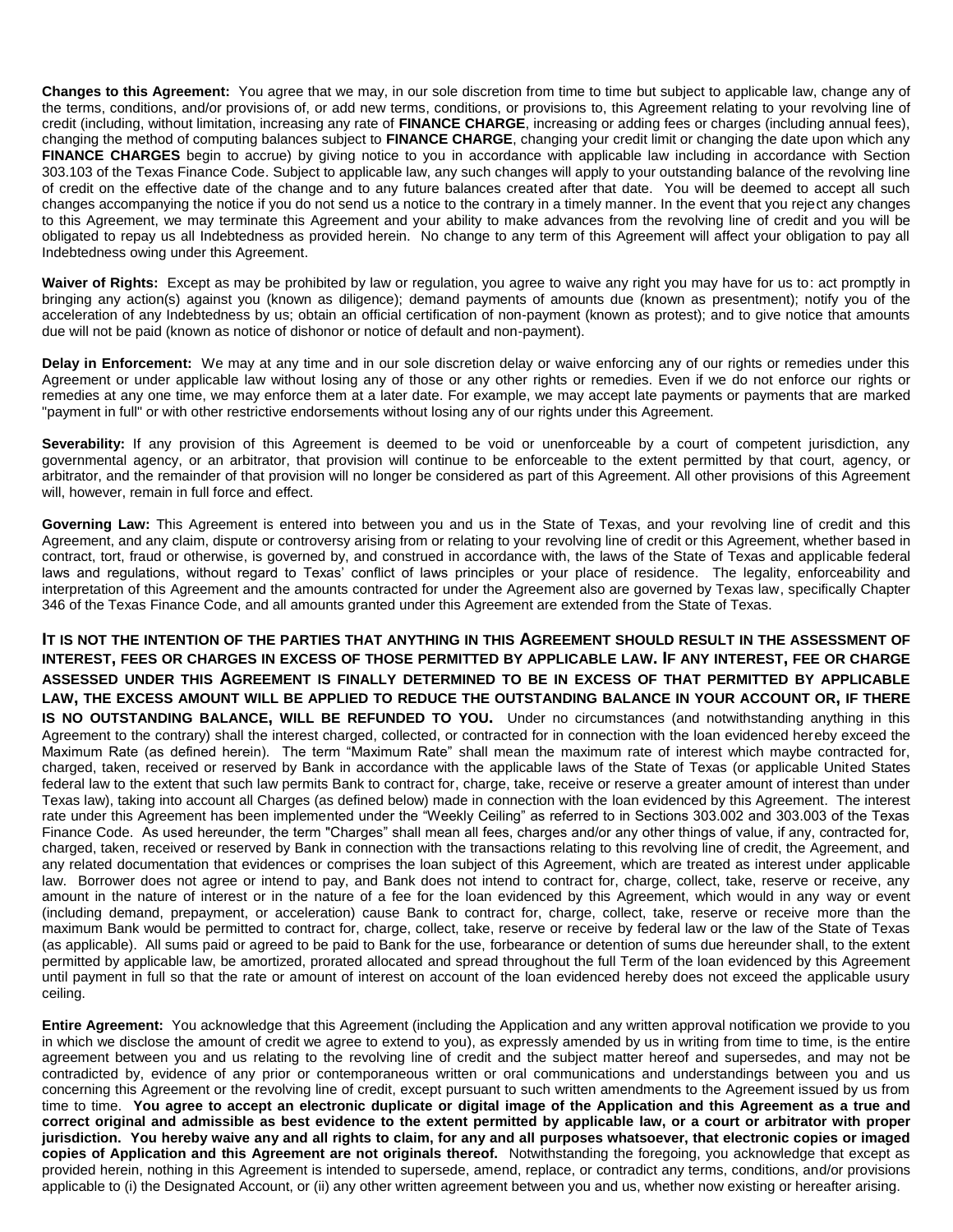### NOTICE OF NO ORAL AGREEMENTS. THIS WRITTEN LOAN AGREEMENT REPRESENTS THE FINAL AGREEMENT BETWEEN THE **PARTIES AND MAY NOT BE CONTRADICTED BY EVIDENCE OF PRIOR, CONTEMPORANEOUS OR SUBSEQUENT ORAL AGREEMENTS OF THE PARTIES. THERE ARE NO UNWRITTEN ORAL AGREEMENTS BETWEEN THE PARTIES.**

**Miscellaneous:** You may not sell, assign or transfer any rights and/or obligations under the revolving line of credit, or any of your rights and/or obligations under this Agreement, and any such action by you shall be void *ab initio*. We may, however, sell, assign or transfer your account, the revolving line of credit, this Agreement, and/or any balance due thereunder, and our rights and obligations under this Agreement to another bank, company, or person without prior notice to, or consent by, you, which notice or consent is hereby waived. That transferee or assignee will take our place in this Agreement.

## **ARBITRATION PROVISION**

**Arbitration:** As used solely in this provision (Arbitration), the terms "we" and "us" will for all purposes mean the Bank and its successors and assigns, and their respective independent contractors, agents, employees, directors, officers, and representatives.

You and we each agree that any Claim (as defined below) that you or we elect to be arbitrated through binding arbitration under this provision will be arbitrated instead of litigated in court under the circumstances and procedures set forth below, even if a lawsuit has already been initiated with respect to that Claim or a related or different Claim. The term "Claim" (a) means any claim, dispute or controversy between you and us arising from or relating to the revolving line of credit, the Indebtedness, this Agreement, any prior related agreement that you may have had with us, and the validity, enforceability or scope of this provision, and (b) includes claims of every kind and nature, including but not limited to initial claims, counterclaims, cross-claims and third-party claims and claims based upon contract, tort, fraud and other intentional torts, statute, common law and equity. The term Claim is to be given the broadest possible meaning and includes, by way of example and without limitation, any claim, dispute or controversy that arises from or relates to (i) the revolving line of credit subject of the Agreement or any prior agreement or any balances on the revolving line of credit, (ii) advertisements, promotions or oral or written statements related to the revolving line of credit or the terms of financing and (iii) your use of the revolving line of credit.

Upon the election by you or us of arbitration, any Claim(s) will be resolved pursuant to this arbitration provision and the applicable consumer rules and procedures (collectively, the "Rules and Procedures") of the American Arbitration Association ("AAA"), who shall serve as the arbitration administrator, in effect at the time the Claim(s) is/are filed. If for any reason the AAA is unable or unwilling, or ceases, to serve as arbitration administrator, another nationally recognized arbitration organization utilizing similar rules and procedures will be substituted by us. With respect to any Claims covered by this provision for which neither party has elected arbitration for a particular Claim, a party who has asserted a Claim in a lawsuit in court may still elect arbitration with respect to any Claim subsequently asserted in that lawsuit by any other party or parties. You may obtain copies of the current rules, forms, and instructions for initiating an arbitration with the AAA by contacting the AAA as follows: on the web at www.adr.org or by writing to AAA at 1633 Broadway, 10th Floor, New York, NY 10019. This provision expressly delegates all decisions regarding the enforceability (including, but not limited to, challenges based on unconscionability, public policy, vindication of rights, or otherwise) to the arbitrator.

IF ARBITRATION IS CHOSEN BY ANY PARTY WITH RESPECT TO ANY CLAIM, NEITHER YOU NOR WE WILL HAVE THE RIGHT TO LITIGATE THAT CLAIM IN COURT OR HAVE A JURY TRIAL ON THAT CLAIM, OR TO ENGAGE IN PRE-ARBITRATION DISCOVERY EXCEPT AS PROVIDED FOR IN THE RULES AND PROCEDURES OF THE AAA. **FURTHER, YOU WILL NOT HAVE THE RIGHT TO PARTICIPATE AS A REPRESENTATIVE OR MEMBER OF ANY CLASS OF CLAIMANTS PERTAINING TO ANY CLAIM SUBJECT TO ARBITRATION.** EXCEPT AS SET FORTH BELOW, THE ARBITRATOR'S DECISION WILL BE FINAL AND BINDING. NOTE THAT OTHER RIGHTS THAT YOU WOULD HAVE IF YOU WENT TO COURT MAY ALSO NOT BE AVAILABLE IN ARBITRATION.

Notwithstanding anything in this Agreement to the contrary, you and us agree not to invoke the right to arbitrate any Claims you or us bring in small claims court or an equivalent court so long as such Claim(s) is/are pending only in that court and brought and maintained only on an individual basis by you or us. Moreover, this arbitration provision does not limit or constrain our right to interplead funds in the event of claims by several parties.

There will be no authority for any Claims to be arbitrated on a class action basis. Any arbitration hearing that you attend will take place in the county or federal judicial district in which you reside, or by telephone, or at such other reasonably convenient location as agreed by the parties. At your written request, we will temporarily advance up to \$500 towards the filing, administrative and/or hearing fees for any Claim that you may file against us after you have paid an amount equivalent to the fee, if any, for filing such a Claim in state or federal court (whichever is less) in the judicial district in which you reside. At the conclusion of the arbitration, the arbitrator will decide who will ultimately be responsible for paying the filing, administrative and/or hearing fees in connection with the arbitration. Furthermore, at the conclusion of the arbitration, the prevailing party shall recover its reasonable attorney's fees, costs and expert witness fees from the non-prevailing party; provided, that in the event that we are the prevailing party, we agree not to seek such an award or claim such fees unless (i) the substance of your Claims or the relief sought by you is deemed by the arbitrator to be frivolous or brought for an improper purpose (as measured by the standards set forth in Federal Rule of Civil Procedure 11(b)), and/or (ii) the aggregate amount of your Claims in the arbitration exceeded \$75,000.00.

This provision is made pursuant to a transaction involving interstate commerce and will be governed by the Federal Arbitration Act ("FAA"), 9 U.S.C. §§ 1 et seq., as amended. The arbitrator will apply applicable substantive law consistent with the FAA and applicable statutes of limitations and will honor claims of privilege recognized at law. The arbitrator shall be empowered to grant whatever relief would be available in court under law or in equity. Judgment upon the award rendered by the arbitrator may be entered in any court having jurisdiction. The arbitrator's decision will be final and binding, except for any right of appeal provided by the FAA and except that, if the amount in controversy exceeds \$100,000, any party can appeal the award to a three-arbitrator panel administered by the AAA, which will reconsider *de novo* any aspect of the initial award requested by the appealing party. The decision of the panel will be by majority vote. The costs of such an appeal will be borne by the appealing party regardless of the outcome of the appeal.